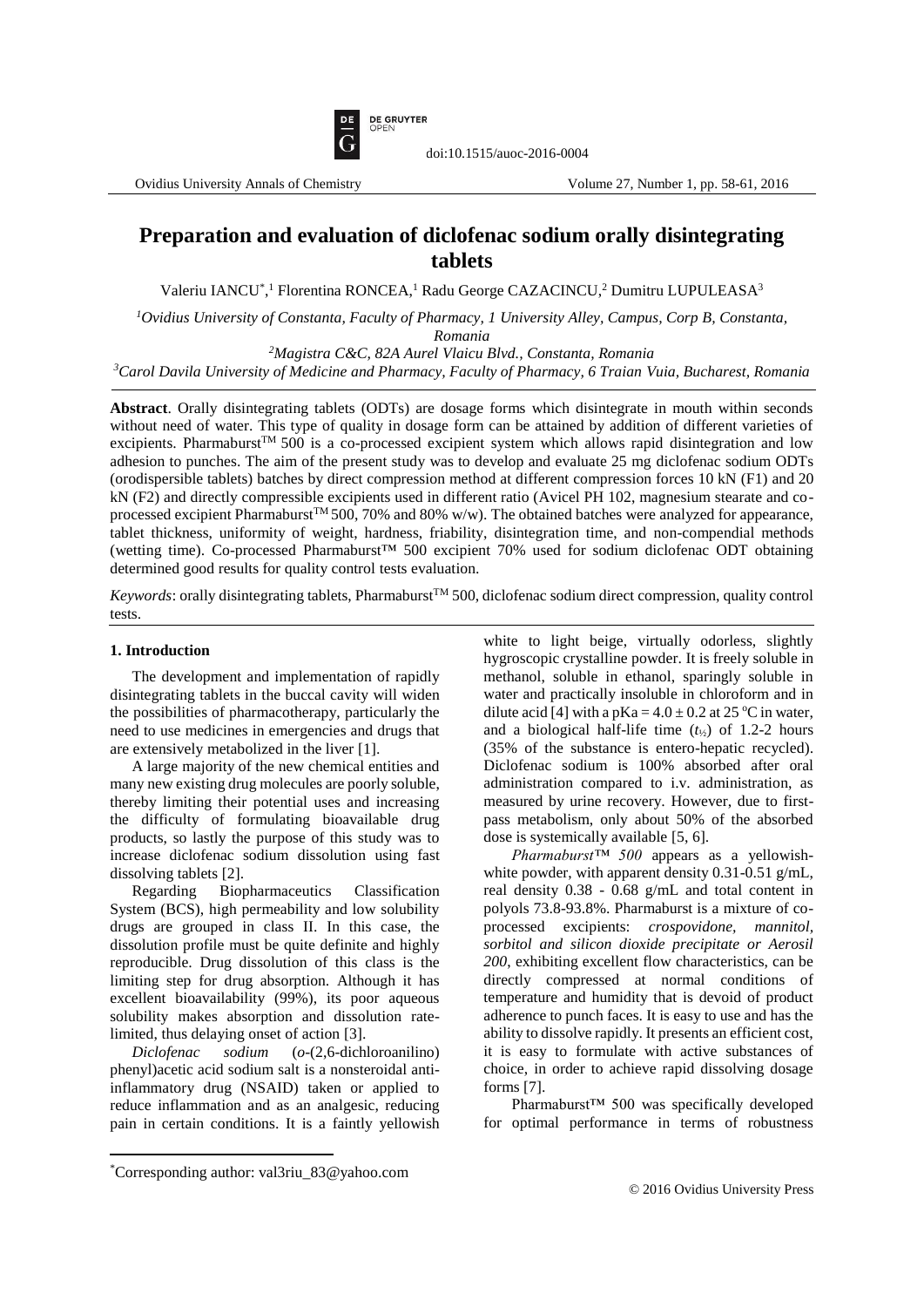(compaction and friability), superior organoleptic characteristics, and fast disintegration time.

The scientific novelty of our study consists in using a co-processed excipient in the formulation of orodispersible tablets with NSAID, which allows the use without restrictions or requirements for royalty payments for ODT technologies protected by patents. The co-processing of Pharmaburst™ 500 is designed to improve the internal porosity of the platform constituent particles, which allows for more rapid liquid penetration into the tablet matrix, reducing disintegration time, but also reduces the compressibility of the material. Pharmaburst™ 500 makes tablets with high active principle ingredient drug loading (up to 750 mg of active principle) without the need for additional binders, allows low adhesion to punches, smooth and creamy, and helps to mask taste and grittiness of the active principle, highly compatible, rapid disintegration and costeffective [8].

## **2. Experimental**

A biopharmaceutical and pharmacokinetic analysis of the drug substance was made in order to argue the elaboration of orodispersible tablets with diclofenac sodium. There were collected the values of the structural – molecular parameters and the biopharmaceutical and pharmacokinetic properties of substances from bibliographical sources. Based on these data the capacity at different levels of orogastrointestinal tract was evaluated [9].

For a good bioavailability (absorption and permeability) of drug substances, the molecular structural data must be within the limits shown in Table 1 (Rule of Lipinski or *Rule of the five*) [10].

**Table 1.** The molecular structural data of diclofenac sodium [4].

|    | <b>Parameters</b>                                                           | <b>Values</b>    | Lipinski            |  |
|----|-----------------------------------------------------------------------------|------------------|---------------------|--|
| 1. | Molecular mass                                                              | 318,130<br>Da    | $< 500$ Da          |  |
| 2. | The surface area of the<br>polar molecule                                   | 49,33<br>$\AA^2$ | $\rm < 140 \AA^{2}$ |  |
| 3. | The amount of proton<br>donors                                              |                  | $\leq$ 5            |  |
|    | The amount of proton<br>acceptors                                           |                  | < 10                |  |
| 5. | Total number of<br>rotation connections<br>(flexibility of the<br>molecule) |                  | < 10                |  |

Examining the molecular structural data of diclofenac sodium, we can conclude that they fall within the limit values according to C.A. Lipinski's rule. Thus, the administration of this oral preparation wouldn't create problems of absorption and intestinal permeability.

For obtaining orodispersible tablets with 25 mg diclofenac sodium we have used the direct compression method at different compression forces 10 and 20 kN (F1 - F2) and directly compressible excipients used in different ratio (Avicel PH 102, magnesium stearate and co-processed excipient Pharmaburst<sup>TM</sup> 500 70% and 80% w/w) (Table 2) [11].

| Table 2. The composition of diclofenac sodium |  |
|-----------------------------------------------|--|
| orodispersible tablets.                       |  |

| Name of                    | Quantity (mg) |                         | Role in                           |  |
|----------------------------|---------------|-------------------------|-----------------------------------|--|
| substance                  | F1<br>(10 kN) | F2<br>$(20 \text{ kN})$ | formulation                       |  |
| Diclofenac<br>sodium       | 25            | 25                      | Active<br>principle<br>ingredient |  |
| Pharmaburst™<br>500        | 98            | 112                     | $Co-$<br>processed<br>excipient   |  |
| Avicel PH<br>102           | 15.6          | 1.6                     | Filler                            |  |
| Magnesium<br>stearate      | 1.4           | 1.4                     | Lubricant                         |  |
| Total mass/<br>tablet (mg) | 140           | 140                     |                                   |  |

# **Diclofenac sodium ODTs quality control evaluation**

*Dimensional properties.* Tablet thickness is an important characteristic in reproducing appearance and also in counting by using filling equipment. Some filling equipment utilizes the uniform thickness of the tablets as a counting mechanism. Ten tablets were taken and their thickness was recorded using a Dr. Schleuuniger Tablet Tester 8M on 10 tablets; values were expressed as mean ± SD.

*Uniformity of weight.* Weight variation test is done with 20 tablets. It is the individual variation of tablet weight from the average weight of 20 tablets. None of the tablets deviated from the average weight by more than  $\pm 7.5\%$  [12].

*Mechanical strength.* The tablet hardness, which is the force required to break a tablet in a diametric compression force of the tablets, was measured using a Dr. Schleuuniger Tablet Tester 8M. Ten tablets from each formulation batch were tested randomly and the average reading noted (N) [12].

*Disintegration time.* Disintegration time for ODTs was determined using Disintegration test system QC-21, one tablet being placed in each tube of disintegration apparatus (water as the disintegrating medium,  $37 \pm 2$ °C). Six tablets from each batch (formulation) were tested for the disintegration time calculations. To comply the test, all tablets should disintegrate within 1 min. The time in seconds taken for the complete disintegration of the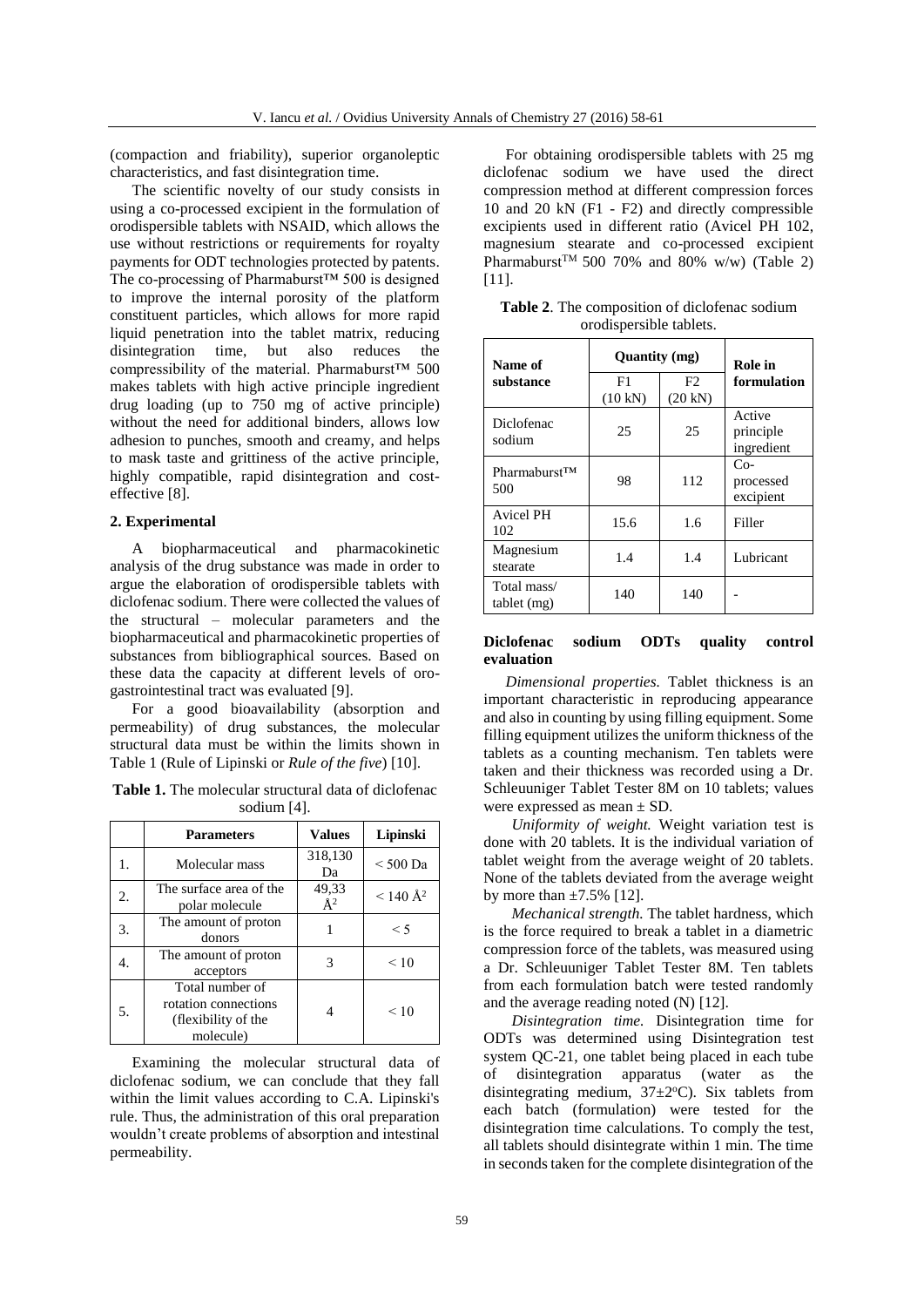tablet with no palpable mass in the apparatus was measured in seconds [12].

*Friability of the tablets.* Tablet friability was measured using an Electrolab EF-2 friabilator at 25 rpm for 4 min. The weight of 20 tablets before and after completion of the test was recorded and friability was calculated by the following formula [12]:

$$
\% Friability = \frac{initial\ weight - final\ weight}{initial\ weight} \times 100
$$

*Wetting time* (non-compendial). The wetting time of the tablet was measured by placing 5 circular tissue papers (10 cm in diameter) in a Petri dish of 10 cm diameter. Water (10 mL) containing methylene blue (0.1% w/v) was added to the Petri dish. A tablet was carefully placed on the surface of the tissue paper and the time required for the dye to reach the upper surface of the tablet was recorded as wetting time (s). The measurements were carried out in triplicate [13].

### **3. Results and Discussions**

Diclofenac sodium ODTs 25 mg tablets had disk shape, white color, uniform look, intact edges, flat surface and this is related to the results for dimensional properties, tablet thickness, uniformity of weight from Table 3.

**Table 3.** Dimensional properties of 25 mg diclofenac sodium orodispersible tablets.

| Parameter                                     |                     | F.170%<br>Pharmaburst <sup>TM</sup><br>Pharmaburst <sup>™</sup> 500<br>500 |                     | F.280%                 |
|-----------------------------------------------|---------------------|----------------------------------------------------------------------------|---------------------|------------------------|
|                                               | $10 \text{ kN}$     | 20 kN                                                                      | $10 \text{ kN}$     | 20 kN                  |
| Uniformity of<br>weight $(g)$                 | 0.1343              | 0.1376                                                                     | 0.1358              | 0.1326                 |
| <b>Thickness</b><br>$(mm)$ ,<br>mean $\pm$ SD | 2.89<br>$\pm 0.159$ | 3.24<br>$\pm 0.147$                                                        | 3.30<br>$\pm 0.133$ | 3.12<br>$\pm$<br>0.120 |
| Diameter<br>$(mm)$ ,<br>mean $\pm$ SD         | 7.03<br>±0.015      | 7.05<br>$\pm 0.009$                                                        | 7.02<br>$\pm 0.005$ | 7.04<br>$\pm$<br>0.020 |

**Table 4**. Quality test results for 25 mg diclofenac sodium orodispersible tablets.

| <b>Parameter</b>            | F.170%<br>Pharmaburst <sup>™</sup><br>500 |       | F.280%<br>Pharmaburst <sup>™</sup><br>500 |       |
|-----------------------------|-------------------------------------------|-------|-------------------------------------------|-------|
|                             | 10 kN                                     | 20 kN | $10 \text{ kN}$                           | 20 kN |
| Hardness (N),<br>mean value | 123                                       | 84.3  | 100.2                                     | 64.1  |
| Friability (%)              | 0.74                                      | 1.48  | 1.65                                      | 3.34  |
| Disintegration<br>time(s)   | 170                                       | 125   | 162                                       | 233   |

The tablets from formula F1 obtained at 20 kN and from F2 obtained at 10 and 20 kN showed a high friability (>1%), which refers to an inadequate resistance against abrasion, except formula I (0.74), obtained at 10 kN (Table 4).

| <b>Table 5.</b> Evaluation of the wetting and disintegration |
|--------------------------------------------------------------|
| time of 25 mg diclofenac sodium orodispersible               |
| toblate                                                      |

| <b>Pharma-</b><br>burst | Compression<br>force<br>10 kN |                                      | Compression<br>force<br>20 kN |                                      |  |
|-------------------------|-------------------------------|--------------------------------------|-------------------------------|--------------------------------------|--|
| <b>TM500</b>            | <b>Tested parameters</b>      |                                      |                               |                                      |  |
| $(w/w\%)$               | <b>Wetting</b><br>time(s)     | <b>Disinte</b><br>gration<br>time(s) | Wetting<br>time(s)            | <b>Disinte</b><br>gration<br>time(s) |  |
| 70%                     | $60\pm$<br>0.0966             | 170                                  | $67\pm$<br>0.0570             | 125                                  |  |
| 80%                     | $70\pm$<br>0.090              | 162                                  | $63\pm$<br>0.021              | 233                                  |  |

Low value of wetting time and disintegration time indicates that the tablets porosity of batch F1 - 10 kN would be greater than all other batches.

Tablets in F1 (20 kN) with high mechanical resistance pass quality control, except friability (1.48%).

Modified ratio of excipients Pharmaburst™ 500 80% and Avicel 1.14% didn't improve the quality parameters for fast dissolving tablets: friability, disintegration, wetting time (Tables 4 and 5).

The 10 kN compression force and Pharmaburst™ 500 70% (F1) have resulted in decreased disintegration time in optimum correlation to friability, hardness, and wetting time (Table 4 and Table 5).

## **4. Conclusions**

Co-processed Pharmaburst™ 500 excipient 70% at 10 kN compression force used for 25 mg diclofenac sodium ODTs obtaining determined good results for quality control tests evaluation (dimensional properties, friability, hardness, disintegration time, wetting time).

The formulation of diclofenac sodium 25 mg ODTs with Pharmaburst™ 500 and other excipients that Avicel PH 102 could lead to better fast dissolving tablets.

It is thus concluded that, by adopting a systematic formulation approach, an optimum point can be reached in the shortest time with minimum efforts.

## **References**

- [1] S. E. Leucuța in Medicines modified release, ed. House book of science, Cluj – Napoca 2011, pp. 286-295 (in Romanian).
- [2] A. Asthana, S. Aggarwal, and G. Asthana, Int. J. Pharm. Sci. Rev. Res. **20**, 193 (2013).
- [3] A.N. Cristea, Pharmacology treaty, first edition, Medical Publishing House, Bucharest 2013 (in Romanian).
- [4] J. K. Tillotson, SpiPharma, Pharmaburst TM 500: optimized, evolutionary ODT performance, 2011.